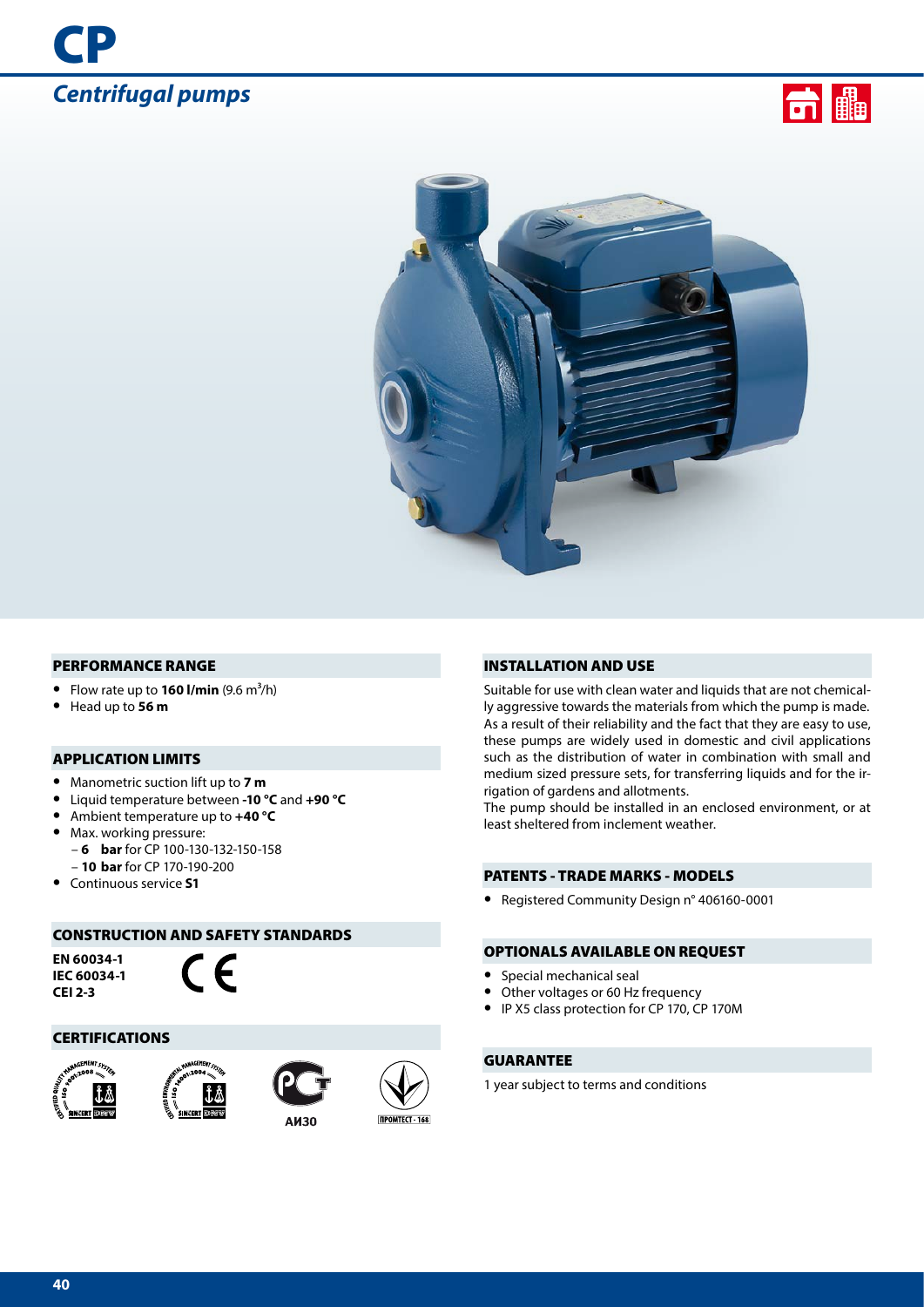



| <b>MODEL</b><br><b>POWER</b> |                          |         | $m^3/h$ | $\Omega$        | 0.6  | 1.2                      | 1.8  | 2.4  | 3.0  | 3.6  | 4.2  | 4.8  | 5.4  | 6.0 | 6.6  | 7.2  | 7.8  | 8.4  | 9.0  | 9.6 |     |
|------------------------------|--------------------------|---------|---------|-----------------|------|--------------------------|------|------|------|------|------|------|------|-----|------|------|------|------|------|-----|-----|
|                              | Single-phase Three-phase | kW      | НP      | Q<br>l/min      | 0    | 10                       | 20   | 30   | 40   | 50   | 60   | 70   | 80   | 90  | 100  | 110  | 120  | 130  | 140  | 150 | 160 |
| <b>CPm 100</b>               | $\overline{\phantom{0}}$ | 0.25    | 0.33    |                 | 16   | 15                       | 14   | 12.5 | 11   | 9    | 7    |      |      |     |      |      |      |      |      |     |     |
| <b>CPm 130</b>               | <b>CP 130</b>            | 0.37    | 0.50    |                 | 23   | 22                       | 21   | 20   | 19   | 18   | 17   | 15.5 | 14   |     |      |      |      |      |      |     |     |
| <b>CPm 132A</b>              | <b>CP 132A</b>           | 0.60    | 0.85    |                 | 23   | $\overline{\phantom{a}}$ | 22   | 21.5 | 21   | 20   | 19   | 18   | 17   | 16  | 14   | 12   | 9    |      |      |     |     |
| <b>CPm 150</b>               | <b>CP 150</b>            | 0.75    |         |                 | 29.5 | $\overline{\phantom{a}}$ | 29   | 28.5 | 28   | 27.5 | 26.5 | 26   | 24.5 | 23  | 21   | 18   | 15   |      |      |     |     |
| <b>CPm 158</b>               | <b>CP 158</b>            | 0.75    |         | <b>H</b> metres | 36   | 34                       | 33.5 | 33   | 32.5 | 31.5 | 30   | 28.5 | 27   | 25  |      |      |      |      |      |     |     |
| <b>CPm 170</b>               | <b>CP 170</b>            | 1.1     | 1.5     |                 | 41   | $\overline{\phantom{0}}$ | $-$  | 38   | 37   | 36   | 35   | 33.5 | 32   | 30  | 27.5 | 25   | 22   |      |      |     |     |
| <b>CPm 170M</b>              | <b>CP 170M</b>           | 1.1     | 1.5     |                 | 36   | $-$                      | -    | 35   | 34.5 | 33.5 | 33   | 32   | 31   | 30  | 29   | 28   | 26.5 | 25   | 23   | 21  | 19  |
| <b>CPm 190</b>               | <b>CP 190</b>            | $1.5\,$ | 2       |                 | 48   | $\overline{\phantom{0}}$ | -    | 46   | 44.5 | 43   | 41.5 | 40   | 38   | 36  | 34.5 | 32.5 | 30.5 | 28   | 26   |     |     |
|                              | <b>CP 200</b>            | 2.2     | 3       |                 | 56   | $\overline{\phantom{0}}$ | -    | 55   | 54.5 | 53.5 | 52   | 51   | 49.5 | 48  | 46   | 44.5 | 42.5 | 40.5 | 38.5 | 36  |     |

**Q** = Flow rate **H** = Total manometric head **HS** = Suction height Tolerance of characteristic curves in compliance with EN ISO 9906 App. A.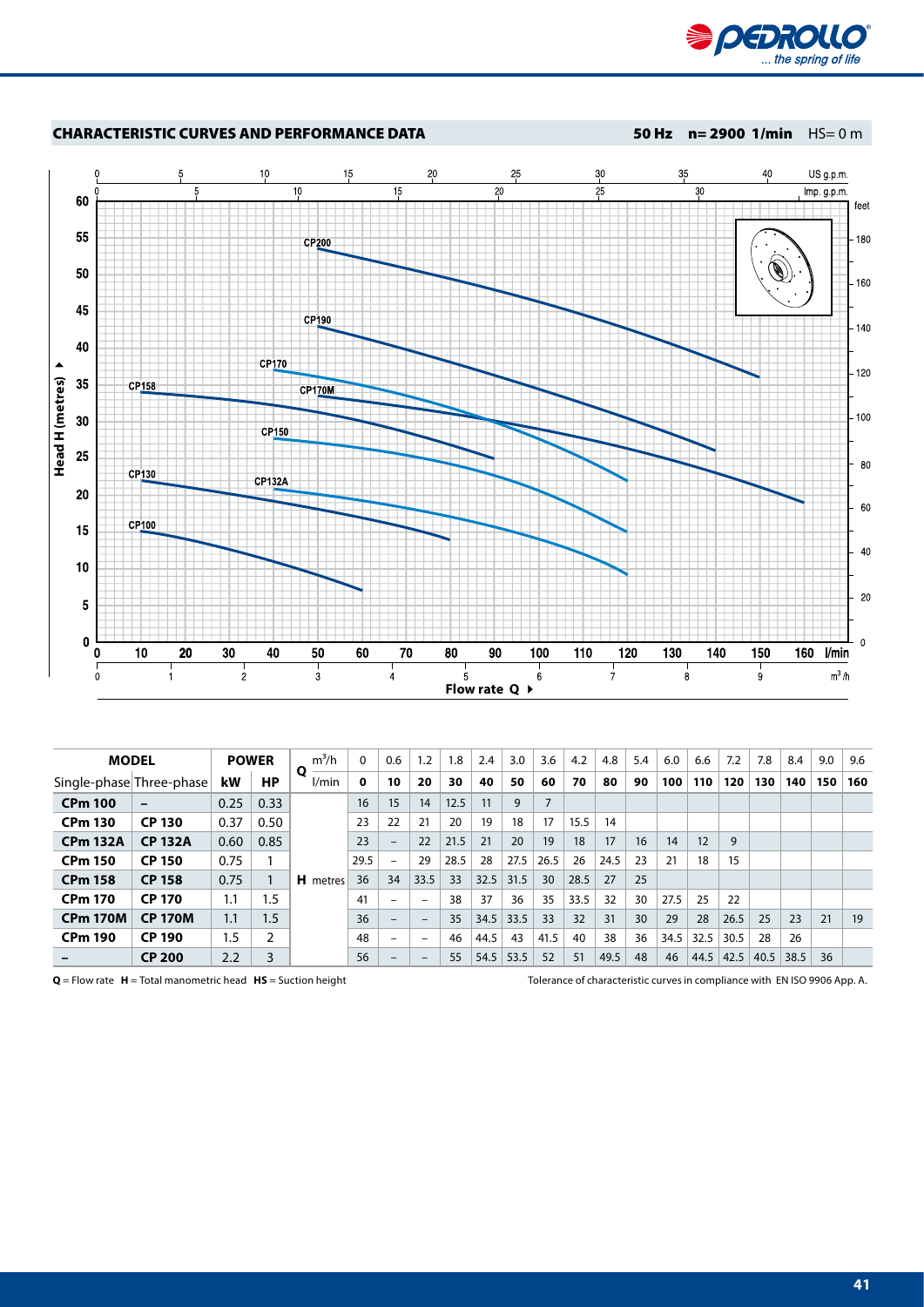|                | <b>POS. COMPONENT</b>  | <b>CONSTRUCTION CHARACTERISTICS</b>                                                                                                       |                                                                      |                   |                 |                  |            |  |  |  |  |  |
|----------------|------------------------|-------------------------------------------------------------------------------------------------------------------------------------------|----------------------------------------------------------------------|-------------------|-----------------|------------------|------------|--|--|--|--|--|
| 1              | <b>PUMP BODY</b>       |                                                                                                                                           | Cast iron, complete with threaded ports in compliance with ISO 228/1 |                   |                 |                  |            |  |  |  |  |  |
| $\overline{2}$ | <b>BODY BACKPLATE</b>  |                                                                                                                                           | Stainless steel AISI 304 (cast iron for CP 170-170M-190-200)         |                   |                 |                  |            |  |  |  |  |  |
| 3              | <b>IMPELLER</b>        | Stainless steel AISI 304                                                                                                                  |                                                                      |                   |                 |                  |            |  |  |  |  |  |
| 4              | <b>MOTOR SHAFT</b>     | Stainless steel EN 10088-3 - 1.4104                                                                                                       |                                                                      |                   |                 |                  |            |  |  |  |  |  |
| 5              | <b>MECHANICAL SEAL</b> | Pump                                                                                                                                      | Seal                                                                 | <b>Shaft</b>      |                 | <b>Materials</b> |            |  |  |  |  |  |
|                |                        | Model                                                                                                                                     | <b>Model</b>                                                         | <b>Diameter</b>   | Stationary ring | Rotational ring  | Elastomer  |  |  |  |  |  |
|                |                        | CP 100-130-132A                                                                                                                           | <b>AR-12</b>                                                         | $Ø$ 12 mm         | Ceramic         | Graphite         | <b>NBR</b> |  |  |  |  |  |
|                |                        | CP 150-158                                                                                                                                | <b>AR-14</b>                                                         | $Ø$ 14 mm         | Ceramic         | Graphite         | <b>NBR</b> |  |  |  |  |  |
|                |                        | CP 170-170M-190-200                                                                                                                       | <b>FN-18</b>                                                         | $\emptyset$ 18 mm | Graphite        | Ceramic          | <b>NBR</b> |  |  |  |  |  |
| 6              | <b>BEARINGS</b>        | <b>Pump</b>                                                                                                                               | Model                                                                |                   |                 |                  |            |  |  |  |  |  |
|                |                        | CP 100-130-132A                                                                                                                           | 6201 ZZ / 6201 ZZ                                                    |                   |                 |                  |            |  |  |  |  |  |
|                |                        | CP 150-158                                                                                                                                | 6203 ZZ / 6203 ZZ                                                    |                   |                 |                  |            |  |  |  |  |  |
|                |                        | CP 170-170M                                                                                                                               | 6204 ZZ / 6204 ZZ                                                    |                   |                 |                  |            |  |  |  |  |  |
|                |                        | CP 190-200                                                                                                                                | 6304 ZZ / 6204 ZZ                                                    |                   |                 |                  |            |  |  |  |  |  |
| $\overline{7}$ | <b>CAPACITOR</b>       | Pump                                                                                                                                      | Capacitance                                                          |                   |                 |                  |            |  |  |  |  |  |
|                |                        | Single-phase                                                                                                                              | (230 V or 240 V)                                                     |                   | (110 V)         |                  |            |  |  |  |  |  |
|                |                        | <b>CPm 100</b>                                                                                                                            | 10 µF 450 VL                                                         |                   | 25 µF 250 VL    |                  |            |  |  |  |  |  |
|                |                        | <b>CPm 130</b>                                                                                                                            | 10 µF 450 VL                                                         |                   | 30 µF 250 VL    |                  |            |  |  |  |  |  |
|                |                        | <b>CPm 132A</b>                                                                                                                           | 14 µF 450 VL                                                         |                   | 30 µF 250 VL    |                  |            |  |  |  |  |  |
|                |                        | CPm 150-158                                                                                                                               | 20 µF 450 VL                                                         |                   | 60 µF 300 VL    |                  |            |  |  |  |  |  |
|                |                        | CPm 170-170M                                                                                                                              | 25 µF 450 VL                                                         |                   | 60 µF 250 VL    |                  |            |  |  |  |  |  |
|                |                        | <b>CPm 190</b>                                                                                                                            | 45 µF 450 VL                                                         |                   | 80 µF 250 VL    |                  |            |  |  |  |  |  |
| 8              | <b>ELECTRIC MOTOR</b>  | <b>CPm</b> : single-phase 230 V - 50 Hz with thermal overload protector built-in to the winding.<br>three-phase 230/400 V - 50 Hz.<br>CP: |                                                                      |                   |                 |                  |            |  |  |  |  |  |

➠ **Pumps fitted with the three-phase motor option offer IE2 (IEC 60034-30) class high performance**

– Insulation: F class.

– Protection: IP X4.